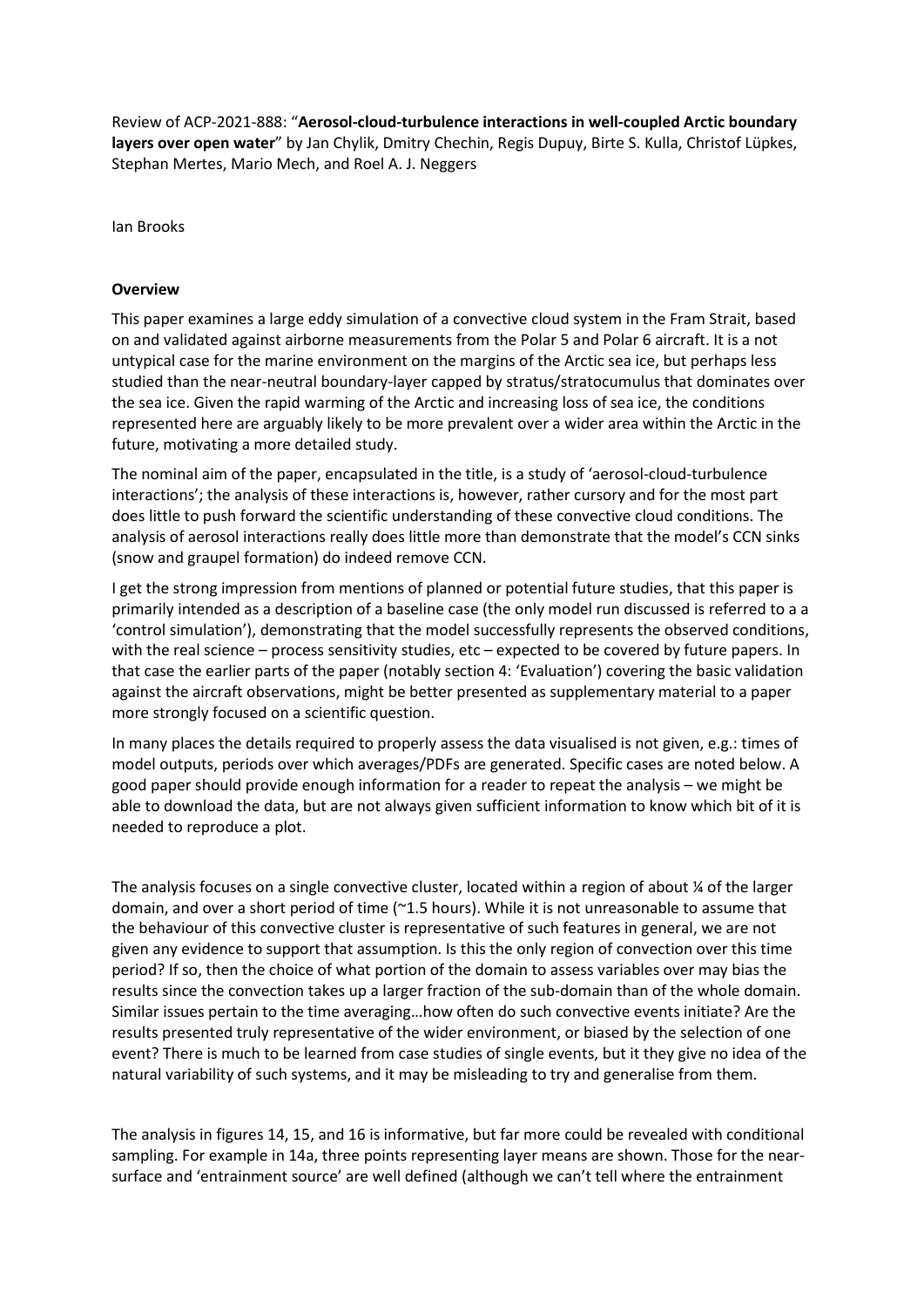source actually is in the vertical), but the mean for the layer from which all the individual points are taken has a value that is likely to depend on the ratio of cloud to clear-air. It would be instructive to also see the means for cloudy and clear air, with the latter being more representative of the background environment in which the convection is embedded.

Similarly, a lot could be learned from conditional sampling of points in updrafts, downdrafts, by liquid or ice content (beyond the simple extremes already indicated). And by looking at the time evolution of the system.

I am left rather frustrated by what is clearly a very extensive LES simulation by a very capable model, but for which the analysis presented is very limited. I'm not sure what, of the results shown, would actually be worth citing other than by future studies using this model and base case, as a demonstration that the model accurately represents the observations.

## Detailed comments

Line 30-31: The statement "A large variety of cloud forms occurs at high latitudes; one possible way of classifying these can be based on the properties of the underlying surface" mixes up different things. The surface below the clouds is more relevant to the boundary layer environment within which the clouds exist than as a means of classifying the clouds.

 The authors then define 3 regimes (pack ice, marginal ice zone, and open water) and then state that only the open water case will be studied. The whole bit about cloud forms and classification regimes seems rather unnecessary – as if they feel it necessary to justify looking at clouds over open water rather than ice.

- Line 48: "LES stands for the numerical simulation of the discretized set of primitive equations for geophysical flow…" – I know what the authors mean here, but the words 'stands for' give the wrong impression. 'LES' stands for (ie is an acronym for) Large Eddy Simulation…which is all ready established. "LES represents…" or "LES models perform a numerical…" might better convey the intended meaning.
- Lines 80-86: there's quite a bit of repetition here from the previous section. Recommend providing the details in one or the other, but not both.
- Line 97-98: "The air mass in the Fram Strait was slow-moving on this day, being situated over relatively warm open water." – the phrasing here, 'being situated…' implies a causal link: that the air mass was slow moving *because* it was overlying warm water. That is not the case, change 'being' to 'and'.
- Figure 7: the shading in the plots, representing the spread in values, are very narrow. It really isn't worth including the contoured 5,25,50,75,95% intervals – the really can't be seen, and provide no useful information here.
- Figure 9, and line 328-331: what time periods are LES PDFs of cloud top height generated over? Is this a single time or aggregated over many output times?
- Figure 11, and line 360: "LES shown as a distribution of (resolved) values occurring at each height. Note that these distributions reflect single-gridbox values" – it isn't clear exactly what is meant here. Do these profiles represent the mean (and shading the percentile ranges) of all the grid boxes at a specific altitude at one time, of a single column through the model over a period of time, or of all the grid points on a level over multiple output times? If there time averaging, over what period?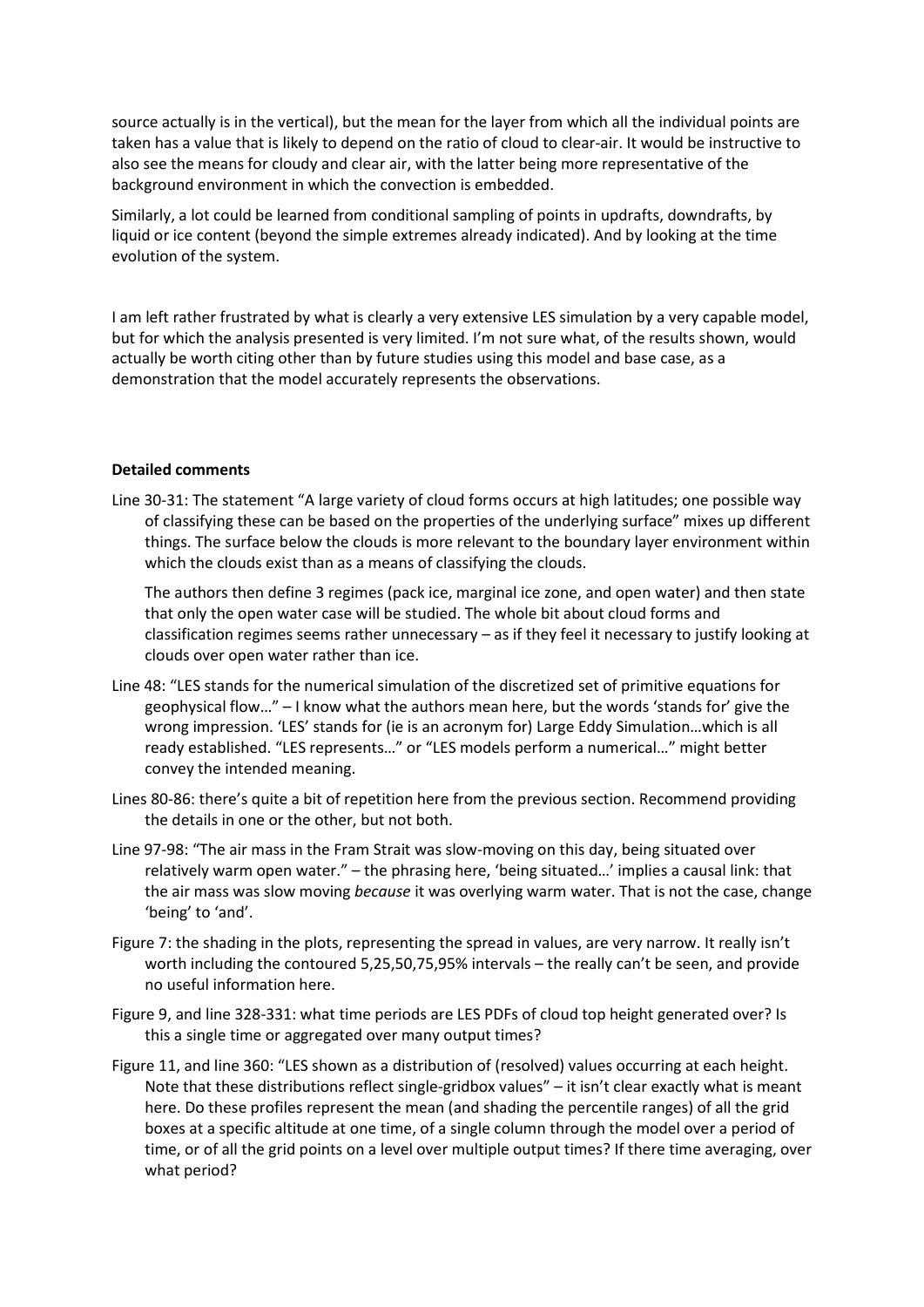Figure 11, lines 366-367. The authors state "Both the simulation and the noseboom observations suggest... featuring a concave w<sup>'2</sup> structure, a convex  $T^2$  structure...", this doesn't seem to match the figure. The w<sup>2</sup> results below ~250m are rather different for LES and obs, with the LES decreasing towards the surface while the observations increase to a maximum at their lowest altitude ( $\degree$ 50m). The curvature of the observations below 500m appears convex for both w<sup>2</sup> and  $T^2$  contradicting the statement, and for  $T^2$  the LES and observations have opposite curvatures, not the same, as implied by the text.

Then at line 372 the text claims the  $T^2$  profile has a concave structure, contradicting the previous statement.

- Figure 12. At what time are the vertical cross sections obtained?
- Figure 13: The colorbar text is far too small I can't read either the variable units or scale values without zooming in a long way. (same applies to a less extent on figure 12).
- Line 391, Figure 13: at what times are the model outputs obtained? We're told they are at 15 minute intervals, but no more. How do these times relate to the time of the vertical cross sections in figure 12? I assume (hope) on of them is at the same time.

 It would be useful here if the vertical level of the figure 13 horizontal cross sections were indicated on figure 12 to help put them into context. And similarly if the location of the vertical cross sections in fig 12 was indicated on figure 13 (maybe just on the panels from the same time…assuming they are at the same time).

- Line 394: the text referring to figure 13 states "...showing up as narrow maxima in w and  $q_t$  and..." but 'w' is not plotted in figure 13.
- Line 397: "This ring forms some times after cluster onset, and over time radiates out…" how long after cluster onset? How long does it take to move outwards? The lack of any information on temporal evolution of this system is a weakness of the analysis. Also 'times' should be 'time'
- Line 404 and elsewhere: The plots in figures 14, 15, and 16 are referred to throughout the text as representing 'joint-pdf' analyses. These are not joint-PDFs, there are no probability distributions presented here. These are simple scatter plots of individual data points. Figure 14a is formally a mixing diagram (as per Paluch, 1979) since the variables plotted are conserved under adiabatic processes and phase changes of water. The remaining panels in all three figures are simply scatter plots rather than mixing diagrams, since at least one variable in each case is not a conserved quantity. This distinction is not made clear, and confusion might ensue for a reader unfamiliar with this, since significant discussion is made of 14a as a mixing diagram, and then the caption for figure 15 states 'Same as Fig. 14', which is true in that they are both scatter plots, but misleading if one thinks of fig 14 as a mixing diagram.

Line 406: "the 3d time point" – should this be "the  $3^{rd}$  time point"?

- Line 407: "The width of these probability density functions (pdfs) represents the variance at the…" no, the width of the scattered points represents the full range of data values. We cannot judge how many points might cluster on top of each other near the centre of the distribution – the more of them there are, the smaller the variance. We need an actual PDF to be able to judge the variance.
- Figure 14 caption: "Scatterplot of various state variables at a horizontal cross-section at a selected level and time point…" – what time? Which point(s)?
- Line 422: "and a point on the mean profile (black plus) that is situated just above the local mean state at this height (black circle)" this is…unhelpful. What is meant by 'just above'…how far above. what constitutes 'just above'...how far is that?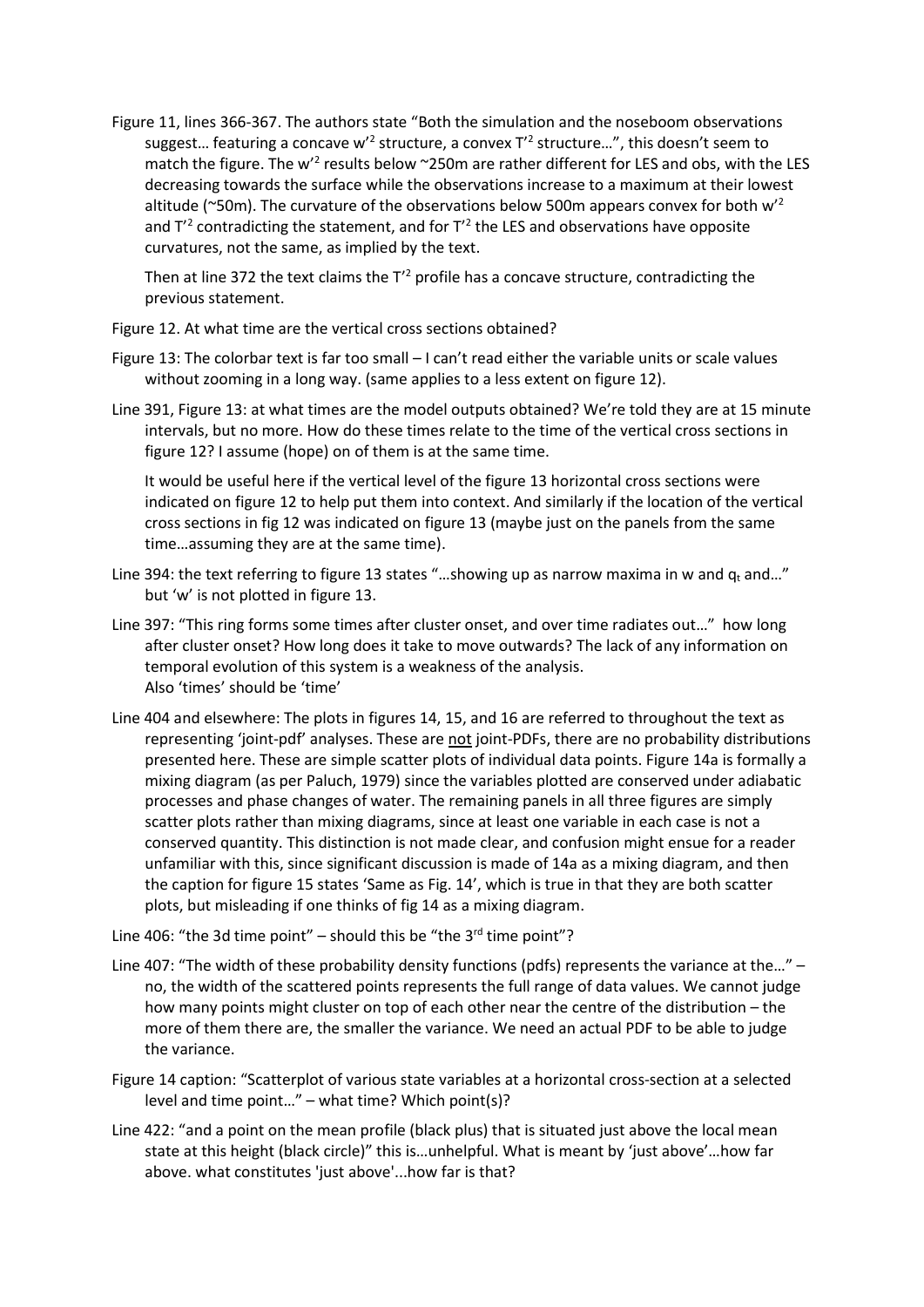The figure legend indicates that the black + is the "entrainment source" and the caption that it is the "mixing source". 'Mixing source' doesn't help identify where it is, and while 'entrainment source' implies a point within or just above the inversion, exactly where, and how is this level selected? Give a specific, quantitative definition.

- Line 425: "A second cluster of datapoints can be distinguished, situated around the local mean state in a fairly horizontal direction." – 'in a fairly horizontal direction' is rather vague, what is 'horizontal' on a plot so q<sub>t</sub> vs  $\theta_{ii}$ ? You mean that it has a wide range of  $\theta_{ii}$  while clustering around a narrow range of  $q_t$ .
- Line 426: "The widths of this pdf in both directions reflects the turbulence in the stratiform cloud layer" – the range of values of both variables represents something of the mixing history, but not necessarily of active turbulence. If turbulence stopped, this variability would remain.
- Line 439: "This height is about 100 m above the level of diagnosis" what is the 'level of diagnosis'? Do you mean the level at which the horizontal cross section is taken?
- Line 447: "Apparently the highest cloud ice values are not found in the rising cores" we already know this, it was observed in figure 13.
- Line 449: "Accordingly, the chevron shape seems caused by the onset of glaciation in updrafts," isn't this inconsistent with the updrafts being 'almost ice free'?
- Line 454: "This confirms the idea that the process of glaciation mainly takes place in air that was until recently part of an updraft" – we might infer this, but without information on the time evolution of the system it is perhaps rather overstating the case to say it 'confirms' this.
- Line 459: "the snow always sits close to the cloud ice points, being their source" the grammar inverts the causal relationship, as stated this implies the snow is the source of ice, rather than the other way around.
- Line 466: "which is almost non-moving vertically" yes the centre of the distribution is at w  $\approx$ =0, but it spans the range  $\pm 0.5$  m/s with outlies to  $\pm 1$  m/s – so most individual grid points do have an appreciable vertical motion. Typical for a turbulent layer.
- Line 477: "Snow and graupel formation removes glaciated water mass, a process that also increases gridbox buoyancy" – having estimated the buoyancy contribution from latent heating, could you not also estimate the contribution from snow and graupel formation? The model presumable outputs all the terms in the heat budget, so you could find all the fractional contributions to the buoyancy perturbation.
- Line 483: "the highly correlated cluster of points in the low CCN-high buoyancy quadrant. Interestingly, all three subsets of glaciated hydrometeors sit in this tail, " – this is exactly what you expect given that the model is formulated so that formation of snow and graupel is a sink of CCN. I'm not sure that this counts as a result.
- Line 485-487: "We speculate that the strong correlation with buoyancy is probably not causal, but reflects that CCN depletion and buoyancy boosting are both driven by the same process (glaciation and frozen precipitation formation), and happen at the same location (the ice ring)." – this could be examined by conditionally/spatially subsampling the domain.
- Line 516: "The analysis confirms that the mixing-line paradigm as well-known from warm convection also holds for mixed-phase clouds" – doesn't it have to, it is a fundamental property of conserved quantities representing heat and moisture.
- Line 517: "suggesting that the mixing source of rising convective updrafts is about 100 m above them" – this is a bit vague. What is meant by 'mixing source', and 'about 100m above them' (ie above convective updrafts) is very vague…what is your definition of the top of the updraft from which that '100m above' starts?